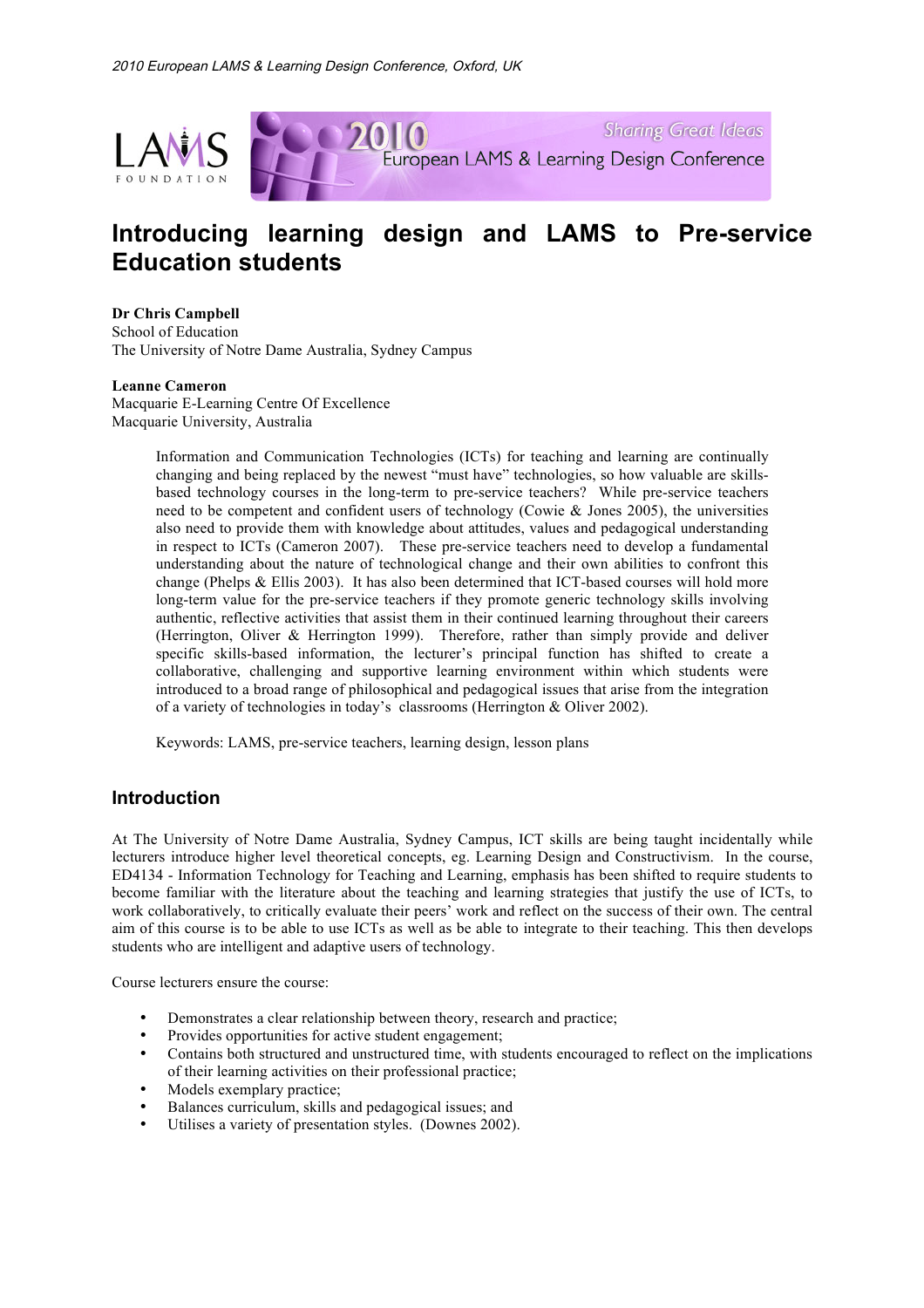Course activities are designed to ensure the pre-service teachers are confident and competent ICT users. On completion of the course, students are able to:

- Recognize their role in the introduction of ICTs to their own teaching and learning;
- Use a wide range of technologies and resources appropriately;
- Develop, where necessary, their own ICT skills;
- Reflect critically on their use of ICTs for teaching and learning; and
- Appreciate the necessity of life-long learning about the potential of ICTs to enhance student learning (Downes 2002).

The key principles on which the course is based (Alexander 2002) are discussed in more detail below:

- Good teaching practice was applied by introducing a constructivist approach, using authentic real world problem–oriented activities and examples. A just-in-time learning approach was employed toward ICT skills;
- The methods of assessment were revised to ensure that they reflected this. The emphasis is on the product of the "learner as designer" model (eg., produce lessons, webquests, interactive whiteboard activities), higher-order thinking about the literature (eg., in-class discussions) and reflection (eg., a blog);
- Activities have been introduced that encourage the pre-service teachers to reflect on their own learning in terms of content, process and approaches they may not have encountered before (eg., group discussions, peer assessment and pedagogical justification);
- A range of additional scaffolds have been established for the pre-service teachers, (eg., readily accessible content delivery via a LMS, collaborative problem-solving (group tasks and assignments, discussions), and improved communication with course lecturers (email and discussion forums); and
- Constant reference was made to students' own experiences, whether this be their own school experience, or their professional practicum experience, in an attempt to remedy the perceived "disconnect" between university theory and the reality of the classroom (Loughran, 2007; Ebby, 2000; Ure, 2009).

A number of key aspects of these are now dealt with in more detail.

# **Methodology**

The data collected for this paper has been taken from two different research studies by the authors, one in Semester 2, 2009 and one in Semester 1, 2010. The two studies provided a wealth of data collected by questionnaires, each focussing on different areas of the pre-service teacher course. In Semester 2, 2009, a study was conducted with two small groups of  $2<sup>nd</sup>$  (n=22) and  $4<sup>th</sup>$  Year (n=14) students. This study concentrated on the exploration of the learning design process using LAMS as a scaffold for lesson planning. In Semester 1, 2010 the study once again focused on two groups of  $2^{nd}$  (n=74) and  $4^{th}$  (n=20) year students. The pre-service teachers in this study were from different cohorts. This study focused on learning design and the students were introduced to LAMS in a 1.5 hour workshop class.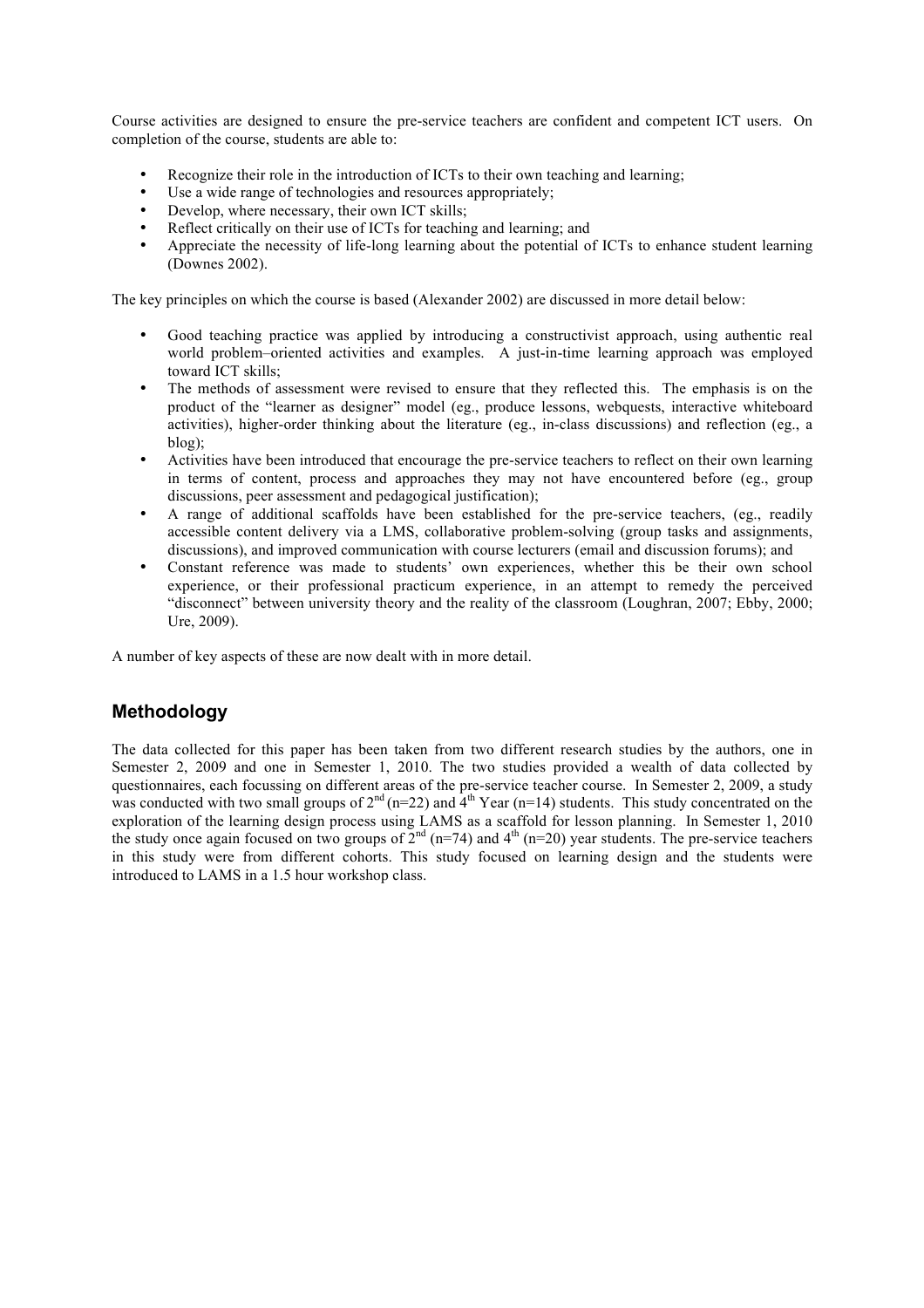

**Figure 1: Qualities of an Effective Teacher Sequence in LAMS**

# **Results**

The results have been placed under four emerging themes. These are:

- modelling good teaching practice;
- activities and assessment;
- learners as designers; and,
- the practicum experience.

The results also include a discussion.

### **1. Modelling Good Teaching Practice**

A constructivist learning environment is modelled during the course. Observing expert performances and the modelling of processes allow students to observe and reflect on activities before they attempt them themselves (Richards 2002). In this course there is a focus on a wide range of approaches to learning and teaching, and on student-centred learning. No longer are the students simply page turning through text books but they are actively engaged (Phelps & Ellis 2003). Students are given choice about what they learn, and how they learn it to assist their learning independence and help them on their path to life-long learning. This approach is grounded in the knowledge that life-long learning as a strategy can assist teachers survive the technological changes that will continue to occur (Downes 2002).

## **2. Activities and Assessment**

An effort has been made to ensure that all activities and assessment tasks are authentic. Authentic activities can be defined as the kinds of activities "that people do in the real world that are completed over a sustained period of time, rather than a series of shorter disconnected examples" (Herrington & Kervin, 2007, p. 223). Authentic tasks have real world relevance as well as providing opportunities for the pre-service teachers to be able to examine the task from numerous perspectives while using a variety of resources. Students are provided with the opportunity to collaborate and reflect (Herrington, Reeves & Oliver 2006). Authentic tasks involve the student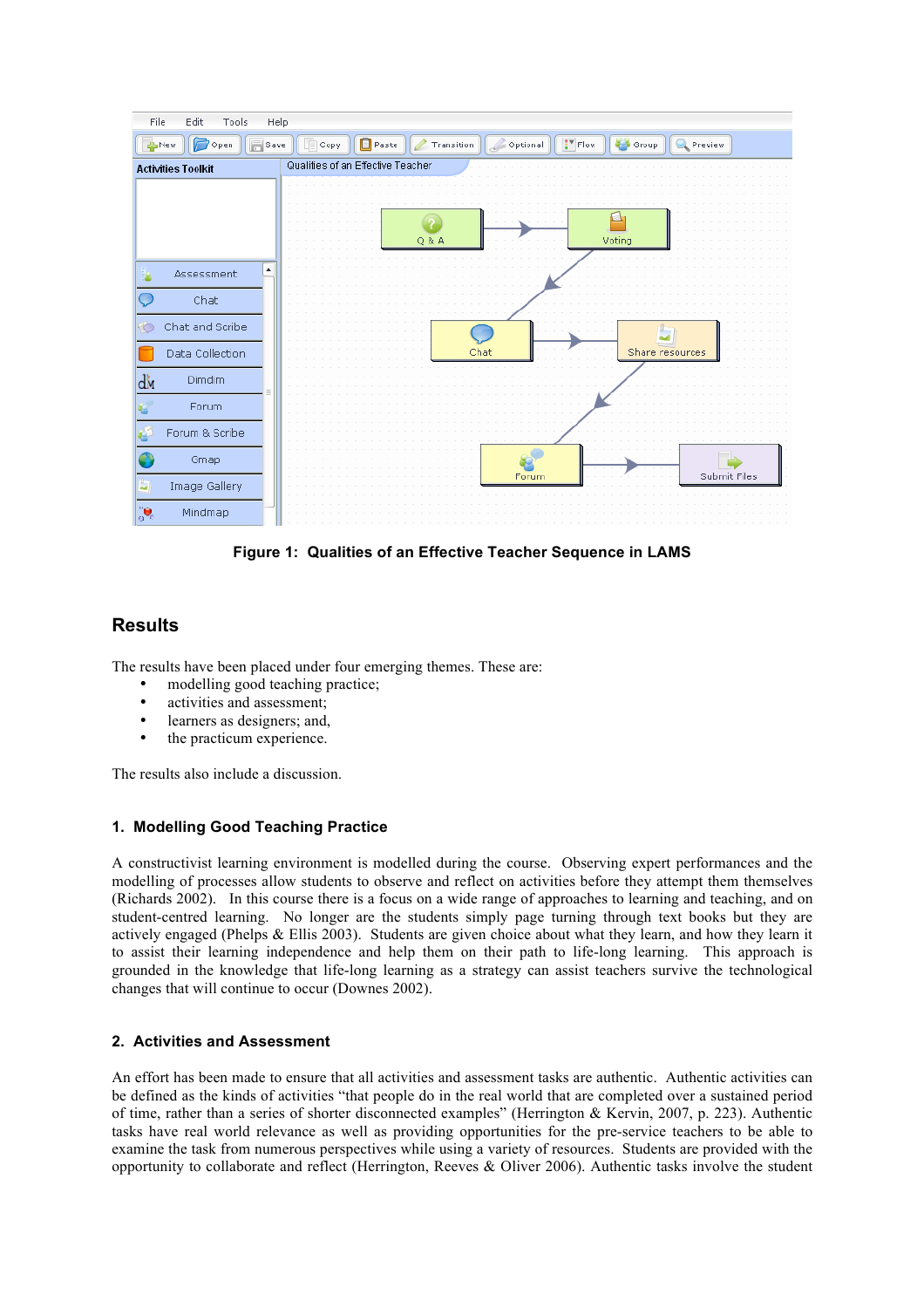being engaged with the technology providing cognitive tools for both information seeking and knowledge construction.

Activities are directly related to assessment and there has been a movement away from formal essay writing. The pre-service teachers are now expected to create interactive whiteboard activities, WebQuests, wikis and blogs. Interestingly, many students who say they perform poorly in formal written assignments often achieve excellent marks in these alternative, but equally intellectually demanding, assignments and reported high levels of engagement and satisfaction (Reynolds 2006). Features that have been adopted to facilitate this include open-ended assignments with a student-selected audience; readily accessible just-in-time instruction; collaboration and peer critiquing; and importantly, imagination, creativity and fun are encouraged. One student commented:

"I enjoyed the fact that assessments were not essays. I loved the fact that we could have a break from writing essay after essay and have the chance to do something a little different. I also felt the content was very well explained."

In-class discussions are also used frequently. Interactions between students through paired and group discussions and online forums can foster authentic learning opportunities that are more powerful than those conceived of within traditional interactive formats (Kearsley 2000). It is considered important for the pre-service teachers to be engaged in a meaningful dialogue about the information they find than to spend most of their time finding information (Schank 1995). The discussions held in this course led to a deeper understanding of the course readings and improved engagement with their content.

### **3. Learners as Designers**

The course used LAMS as a scaffold for lesson planning with the pre-service teachers and has produced extremely positive results (Campbell & Cameron 2009). The most compelling reason to include LAMS over other software is that, due to its highly intuitive nature, the pre-service teachers learn to use it very quickly. This allows lecturers to devote the bulk of their face-to-face time with their students to exploring effective learning design and the concept of good pedagogy. Throughout the process of authoring a LAMS sequence, these students are required to think about all aspects of their lessons in detail and LAMS enables them to experience the lesson themselves via a preview mode before using it in the classroom. The graphic interface allows students and their lecturers to visualise lessons providing an instant 'picture' of the lesson and its content with a clarity not available in traditional written lesson plans.

The combination of the pop-up windows asking for specific activity detail plus the coloured graphic interface enabled the students to preview and overview lessons in a way not possible with traditional lesson plans. Additionally, LAMS creates these lessons in a standardised template that can be easily modified for future reuse. The ability to readily re-use lessons presents new possibilities for increasing the quality and variety of teaching and learning within an e-learning context.

Both these groups were introduced to LAMS in a workshop setting with the pre-service teachers working through a LAMS sequence prior to learning how to create their own. The LAMS sequence they experienced contained a range of activities and was on effective teaching as shown in Figure 1 and 2.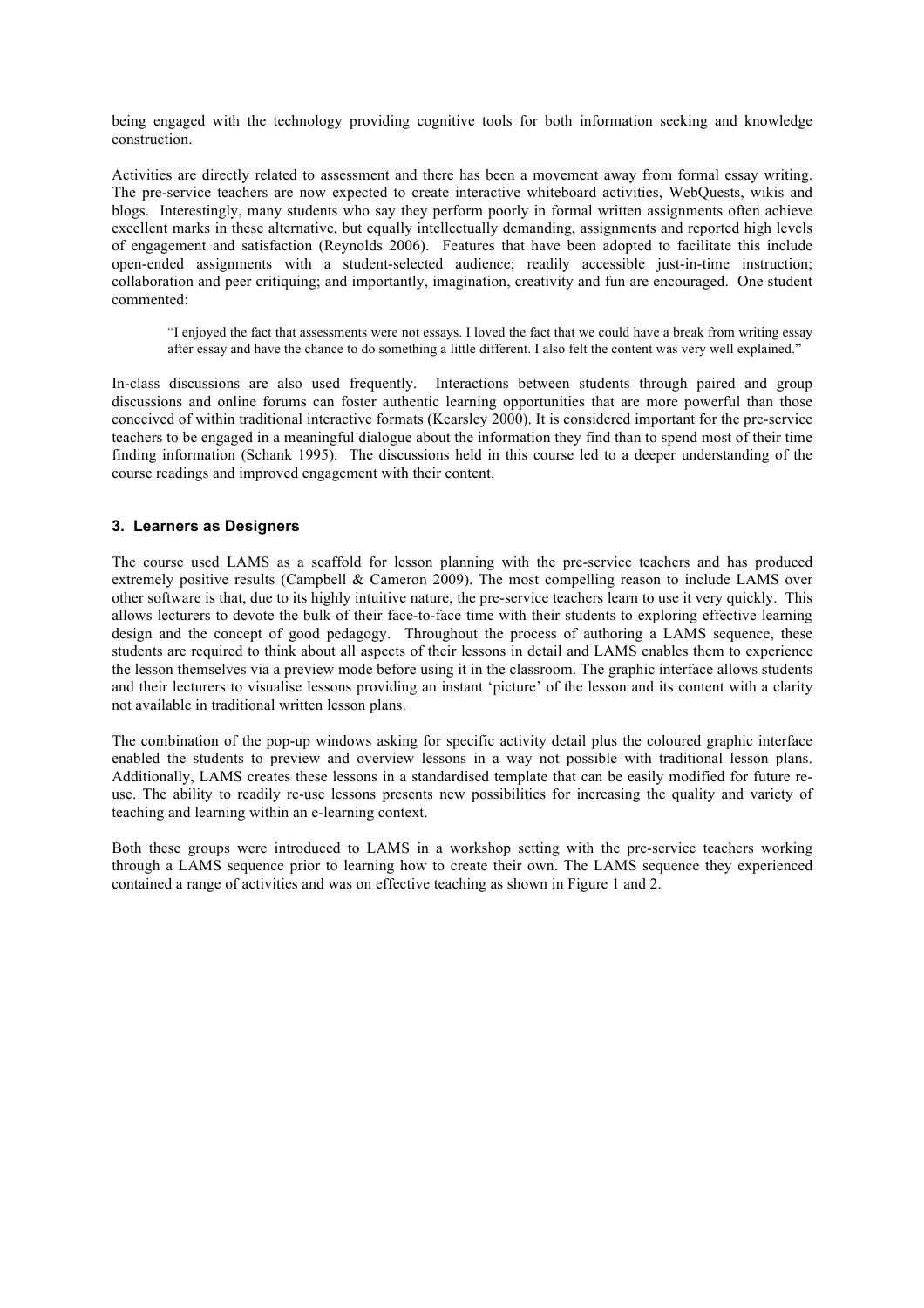| O Q & A - Mozilla Firefox |                 |                                                                                                                                                                                                    |                            |                                                                                                                                     |
|---------------------------|-----------------|----------------------------------------------------------------------------------------------------------------------------------------------------------------------------------------------------|----------------------------|-------------------------------------------------------------------------------------------------------------------------------------|
|                           |                 |                                                                                                                                                                                                    |                            | http://lamsv2.lamsfoundation.org/lams/tool/laqa11/authoringStarter.do?toolContentID=150387&contentFolderID=09ef7694193cff8c0119804E |
| Question(s) and Answer(s) |                 |                                                                                                                                                                                                    |                            |                                                                                                                                     |
| <b>Basic</b>              | <b>Advanced</b> | <b>Instructions</b>                                                                                                                                                                                | <b>Conditions</b>          | LAMS                                                                                                                                |
|                           |                 |                                                                                                                                                                                                    |                            |                                                                                                                                     |
| Title:                    |                 |                                                                                                                                                                                                    |                            |                                                                                                                                     |
| Question and answer       |                 |                                                                                                                                                                                                    |                            |                                                                                                                                     |
|                           |                 |                                                                                                                                                                                                    |                            |                                                                                                                                     |
| <b>Instructions:</b>      |                 |                                                                                                                                                                                                    |                            |                                                                                                                                     |
|                           |                 |                                                                                                                                                                                                    |                            | 図Source <mark>圓 6, 6</mark> り (* B / <u>U</u>   ×, ×' 扫 扫   年 伊 国 三 三 1 <mark>4</mark> ・ <mark>シ</mark> ・ ん                         |
| $2 -$                     |                 | $\color{orange} \blacksquare$ $\color{orange} \blacksquare$ $\color{orange} \blacksquare$ $\color{orange} \blacksquare$ $\color{orange} \Omega$ $\color{orange} \blacksquare$ Format [Normal (DIV) | $\blacktriangleright$ Font | $\cdot \circ$<br>$\overline{\phantom{a}}$ Size                                                                                      |
|                           |                 |                                                                                                                                                                                                    |                            |                                                                                                                                     |
|                           |                 |                                                                                                                                                                                                    |                            |                                                                                                                                     |
|                           |                 |                                                                                                                                                                                                    |                            |                                                                                                                                     |
|                           |                 |                                                                                                                                                                                                    |                            |                                                                                                                                     |
|                           |                 |                                                                                                                                                                                                    |                            |                                                                                                                                     |
|                           |                 |                                                                                                                                                                                                    |                            |                                                                                                                                     |
|                           |                 |                                                                                                                                                                                                    |                            |                                                                                                                                     |
| <b>Questions</b>          |                 |                                                                                                                                                                                                    |                            |                                                                                                                                     |
| Question                  |                 |                                                                                                                                                                                                    |                            |                                                                                                                                     |
|                           |                 | What are the qualities of an<br>effective teacher?                                                                                                                                                 |                            |                                                                                                                                     |
|                           |                 |                                                                                                                                                                                                    |                            |                                                                                                                                     |

**Figure 2: Q&A**

In the  $4<sup>th</sup>$  Year group, 8 (89%) pre-service teachers felt they would use the LAMS as a lesson plan creator while 1 student did not know (3 (11%) students did not answer the question). Student comments included:

"it gives an overall view of the lesson"

"it is fast, interesting and helps with my understanding of ICT", and

"it seems a lot more practical".

In 2009, 2nd and 4<sup>th</sup> Year students were asked if they thought creating written lesson plans was an important aspect of learning to be a teacher. Interestingly, 21(95%) 2<sup>nd</sup> Year pre-service teachers said "Yes" while 1 preservice teacher said "No". However, when the  $4<sup>th</sup>$  Year students completed the same questionnaire, 9 (64%) said "Yes", 4 (28%) said "No" and 1 (7%) pre-service teacher said "Yes and No". After two additional years of practicum (20+ weeks), it would appear our pre-service teachers are coming to conclusion that writing formal lesson plans are no longer as important for them.

As one 4th Year pre-service teacher commented:

"I wrote good lesson plans, but I ended up adding many great things that I didn't write down"

While another wrote:

 "sticking to lesson plans is important but impromptu learning always happens when students raise valid issues/questions".

These results suggest that students in 4th Year may have moved past creating traditional lesson plans and are ready to use another type of lesson plan creator when there is a need. LAMS may be able to fill a need here.

#### **4. The Practicum Experience**

60% of pre-service teachers believe that it is essential to observe experienced classroom teachers integrating ICT during their undergraduate preparation program (Finger, Charleston & Baker 2004). At The University of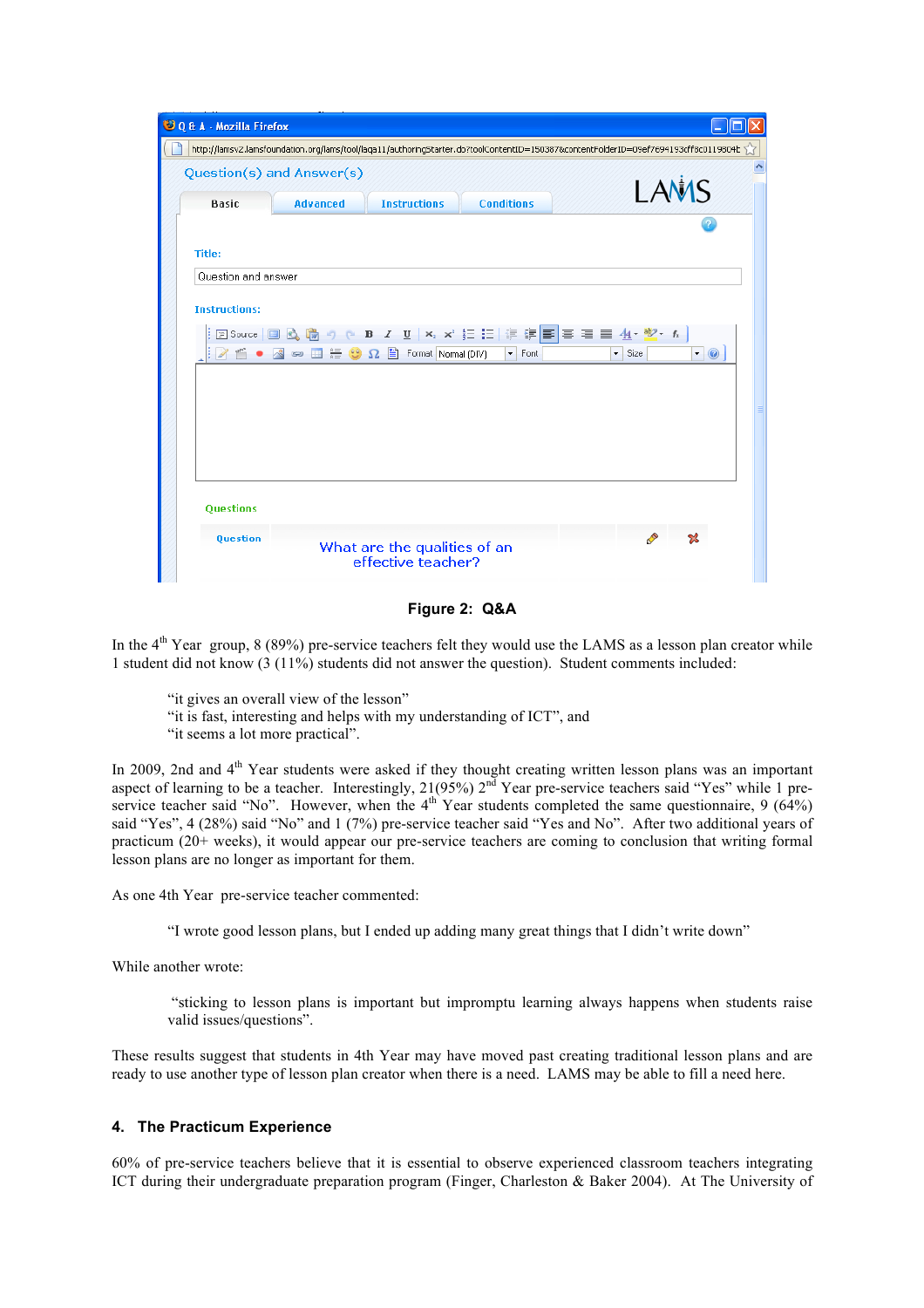Notre Dame Australia, students complete a great deal of practice teaching throughout their course. They complete one week of classroom observation in  $1<sup>st</sup>$  Year and 10 weeks in both  $2<sup>nd</sup>$  and  $3<sup>rd</sup>$  Years. The students then complete a ten week internship in their final year of the course. This amount of practicum gives the student a unique and it means that students are generally very comfortable in the classroom when they graduate.

The practicum has an acknowledged central place in teacher education programs (Ryan, 1996). Practicum provides an opportunity for pre-service teachers to:

- apply knowledge and skills in a practical setting;
- progressively develop competencies through participation in a range of practical experiences;
- test their commitment to a career;
- gain insight into professional practice; and
- evaluate their progress and identify areas where further personal and professional development is needed (Daresh, 1990).

The opportunity for pre-service teachers to reflect on their experiences in light of their current knowledge and understanding is crucial to an effective practicum experience (Boud, Keogh & Walker, 1985; Lyons, 2010) and without it a perceived "disconnect" can readily develop between university theory and the reality of the classroom (Loughran, 2007; Ebby, 2000; Ure, 2009). Throughout the course, whenever ICTs are being utilised, constant reference is made to students' own experiences, whether this be their own school experience, or their professional practicum experience. Examples are drawn from the pre-service teachers' own experience to ensure the relevance and authenticity of the activity is explicit.

## **Conclusion**

This approach aimed to optimise the learning process by supporting the students in developing their understanding through reflection and adaptation in relation to authentic learning activities, with feedback from their peers and their lecturers. It involved an iterative cycle of design, just-in-time-learning, practising, articulation of their ideas, questioning, adapting, feedback and reflecting (Laurillard & McAndrew 2002). The outcomes of learning now extend beyond "content" to include the development of a broader range of affective and cognitive skills and higher order thinking capabilities (Downes 2002). Of most value is not the technical skills we incidentally teach (ie. what buttons to press), but rather how we were teaching, and how we were training our students think about the implementation of technology in their teaching.

# **References**

- Alexander, S., McKenzie, J., & Geissinger, H. (2002). *An evaluation of information technology projects for university learning (Executive Summary)*: Australian Government Committee for University Teaching and Staff Development (CUTSD).
- Boud, D., Keogh, R., & Walker, D. (Ed.). (1985). *Reflection: turning experience into learning*. London: Kogan Page.
- Cameron, L. (2007). *Technology and the classroom: Are our students prepared?* (pp. 1-8): Macquarie University. Campbell, C. & Cameron, L. (2009). Using Learning Activity Management Systems (LAMS) with pre-service secondary teachers: An authentic task. In *Same places, different spaces. Proceedings ascilite Auckland 2009*.
- http://www.ascilite.org.au/conferences/auckland09/procs/campbellc.pdf Cowie, B. & Jones, A. (2005). Digital Horizons: *Laptops for teachers evaluation study.* Retrieved from
- http://www.nzcer.org.nz/default.php?cPath=343\_76&products\_id=679
- Daresh, J.C. (1990). 'Learning by doing: research on the Educational Administration Practicum', *Journal of Educational Administration*, 28(2), 34-47.
- Downes, T. (2002). *Pre-service teacher training and teacher professional development in the use of ICTs in the teaching of mathematics and science i participating SEAMEO countries*: Australian Government: AEI-International Education Network.
- Ebby, C. B. (2000). Learning to teach mathematics differently: The interaction between coursework and fieldwork for preservice teachers. *Journal of Mathematics Teacher Education*, 3, 69-97.
- Finger, G., Charleston, D. & Baker, N. (2004). Improving ICT Curriculum Integration: Informing the links between preservice teacher education and the continuing professional development of teachers. Paper presented at the Australian Council for Computers in Education Conference, *Research, Reform, Realise the Potential!,* 5-8 July, Adelaide, Australia*.*
- Herrington, J., & Kervin, L. (2007). Authentic learning supported by technology: Ten suggestions and cases of integration in classrooms*. Educational Media International, 44*(3), 219-236.